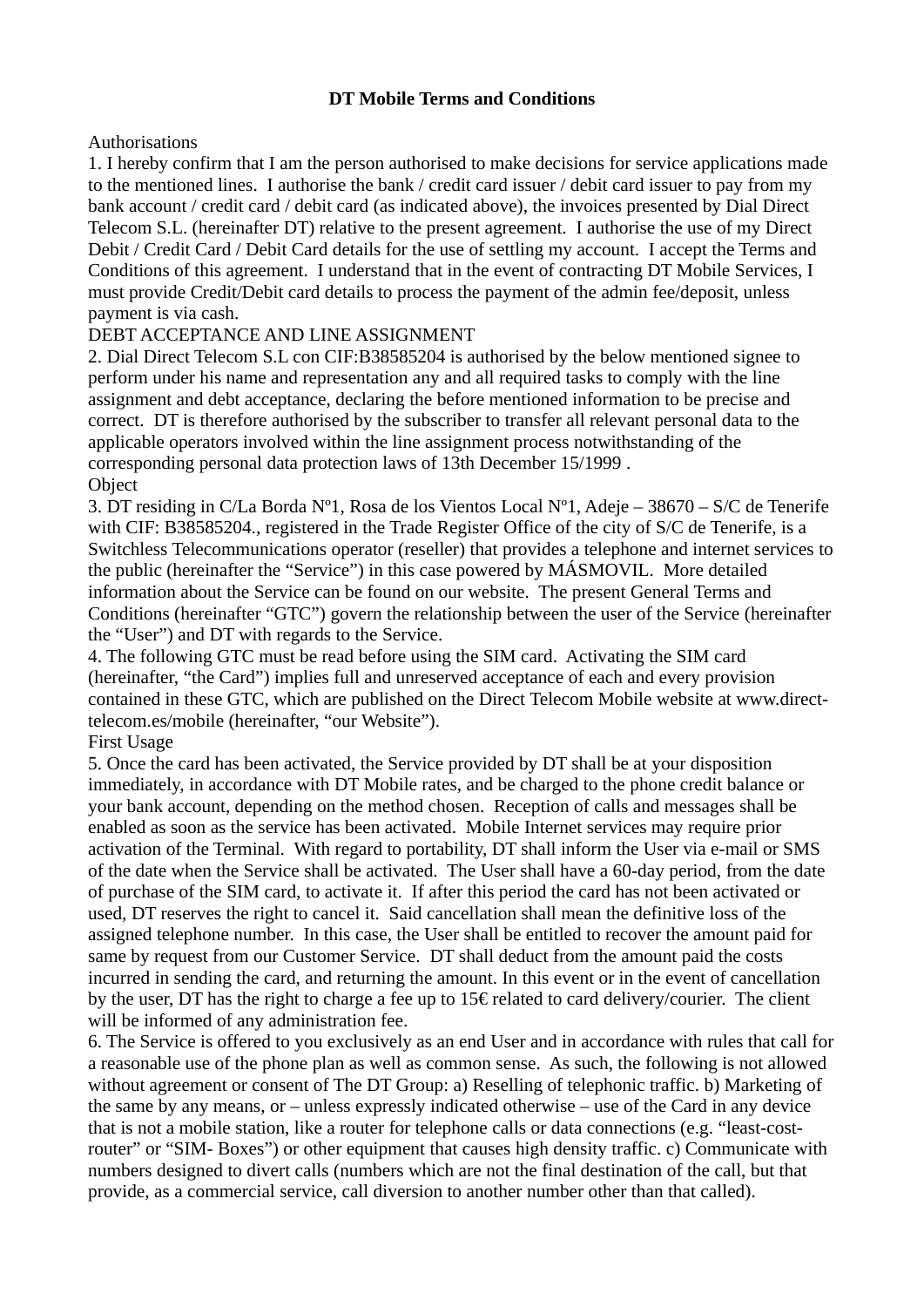Otherwise, DT reserves the right to terminate the contract or the right to charge higher rates and additional fees and limit the maximum number of SIM cards and lines of the Service contracted by one single contract holder. d) Irregular use of the number to make continuous calls, for example using it as a "baby monitor", "walkie talkie" or other usage that involves an irregular usage of the phone line or service based on objective facts, e.g. excessive use of a line with calls lasting more than 1 hour on average or calls to one or several destinations lasting more than 6 hours, making calls only, or mostly, to premium rate or added value services or calls with a significantly larger medium duration compared to market average. e) Using Internet rate plans with voice lines exclusively to access the Internet and not as voice lines per se. f) Excessive overuse of the Internet access Service, exceeding by 50% the amount contracted by surfing at a lower connection speed. Otherwise, The DT Group reserves the right to terminate the contract, temporarily block the line while investigating irregular usage of the service, limit the maximum number of cards engaged by a single client or change the phone plan, in all cases the client will be notified by DT. In the case of changes of phone plan the base rate will apply (including IVA): national landline and mobile calls  $(9.68 \text{ cts } / \text{min} + 18.15 \text{ cts call set up, national data } (3.63 \text{ cts } / \text{MB}).$ 

### Rates, billing and payment

7. The applied rates and charges are made according to the tariffs, general and/or particular conditions, offers and price campaigns valid during that time. All modifications of the tariffs will be communicated on our website or any other channel that DT finds appropriate and allows the user to keep record of such changes and new tariffs.

8. Invoicing for expenditure and/or services will be done on a monthly basis, and if for technical reasons it should not be possible to bill the User for the month immediately following the accrual period, DT may then bill the User throughout the upcoming months, regardless of the payment mode chosen by the customer. Prices and charges corresponding to the agreed rates, as well as other general and/or particular conditions and offers or promotions in force at any given moment, will be applied to Services. You will be notified of any changes to the rates via the Website, or by any other means DT deems appropriate for the purposes of notifying you of said changes and the new rates to be applied.

9. Certain rates may have a fixed monthly quota. You will be informed of the existence of such a fixed quota in the Particular Conditions applicable to each rate prior to contracting the Service. Said fixed quota will be charged completely at the beginning of every billing period. The network operator sets a monthly expenditure allowance of approximately 30€ for any usage over the fixed quota. This limit can be extended or removed by prior written agreement with DT.

10. In the event of cancellation, once the billing period has begun the User does not have the right to a refund of the fixed quota corresponding to that period. Likewise, certain DT actions, which we will notify you of prior to carrying them out, may incur additional fees. In the event that, at the end of the contractual relationship, regardless of the type of contract, there is a balance in favour of the User, he/she may claim a refund and DT who will deduct the administrative and management costs incurred, according to the rates applicable at the time.

11. For the purpose of guaranteeing that the data services are invoiced properly, DT reserves the right to reset the connection to this service when there have been 2 hours of continued connection. Resetting the service means the data session will automatically be restarted.

12. Contract with Direct Debit option: In the event that the User has opted for this method, the charges for his/her usage will be made automatically by direct debit. At any time and/or under exceptional circumstances, and so as to ensure compliance of all User obligations, DT may: i) Request a down payment from the User or make immediate additional charges to the User's account, for the amount incurred to date. ii) Request that the user make a non-interest-bearing deposit, in cash. iii) Set up a bank guarantee for an amount lower than the average three- month expenditure per account. iv) Restrict the User's access to premium rate services and international services. The aforementioned steps will be taken should any of the following occur: a) When the established credit limits have been exceeded. b) When a suspension or interruption of the Service occurs for any of the causes stipulated in these GTC or when the contract is terminated. c) When the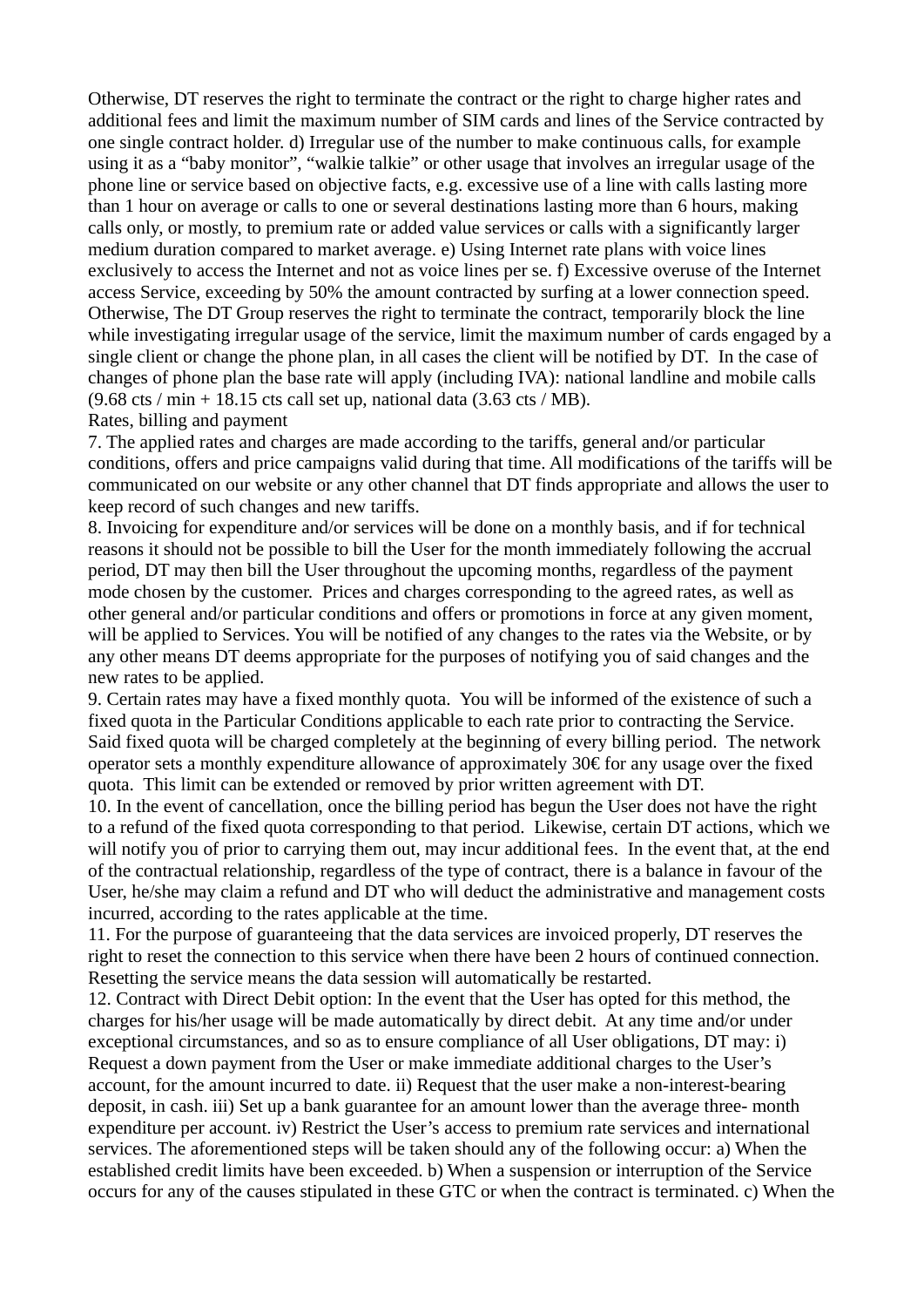User fails to comply with these GTC. d) In case of fraud or unauthorized use according to these General Bylaws and as described under the heading "First Usage". e) Objective risk of payment default, for example a meeting of creditors. In the event of failure to pay the required full amount on the specified date, the User will be required to pay additional late-payment interests equivalent to the legal interest rate, as well as all charges relating to the refund and the administrative costs, which may ascend to 15 euros, and without prejudice to any further consequences that may arise from non-compliance of the contract, like being included on solvency and credit registers. 13. DT reserves the right to use the information relating to the credit or debit cards provided by the User to secure the payment of debts, as long as the User gives his/her prior consent. Moreover, DT also reserves the right to cash in any deposits, surety bonds and/or other established guarantees. 14. The user allows DT explicitly by accepting these GTC to issue the invoices related to the service in electronic format (electronic invoice), being able to access them through his/her online personal area with the password and user name given in the moment of registration, or via e-mail if requested. The user can revoke this agreement at any time, having the right to request paper format invoices which will be billed accordingly. The request for this revocation, should be made in writing to any of the customer service channels available.

15. Failure to pay will result in consequences such as being included on solvency and credit registries.

16. Consumption details for completed months can be found on your monthly invoice or during the month by contacting customer services by any of the channels available.

17. DT will provide the Service only in the coverage area of the country in which it has been introduced. DT undertakes to provide the Service within the limits of coverage and the condition of technology. In any case, DT shall not be liable for interruption or malfunction of the Service caused by orographic and/or atmospheric conditions that hinder or render impossible the delivery of the service.

### Right of disconnection

18. The User may request from DT to be disconnected from the additional rates and voicemail Services. In order to do so, the User should contact Customer Services either by sending an e-mail to info@direct-telecom.es and communicating their desire to disconnect from the services concerned. DT's disconnection shall not take more than ten (10) days from reception of the request from the user. If disconnection does not occur within the period indicated due to factors not attributable to the User, the costs of the Service which the User requested to disconnect shall be payable by DT. Certain additional rate services are disconnected by default. If a customer wishes to contract one of these services, they should formulate a specific request via our Customer Services area, by sending an email to info@direct-telecom.es.

### Obligations of the parties

19. Notwithstanding the other conditions stipulated in these GTC, DT shall be obliged to: 1.- Provide information about the services provided. This information shall be provided on our website or through any other channel of communication that DT considers appropriate and suitable for making the information available. 2.- Take the necessary actions to repair the damages that may occur in the Service in the shortest time possible. 3.- Respect the preservation of the telephone number assigned in accordance with the present GTC, and the memos and resolutions issued to that effect by the Telecommunications Market Commission. 4.- Provide the connection to the contracted services and deactivate it after notification from the Direct Telecom Mobile Customer Services through our website. 5.- Have the necessary resources available and provide the Service so that the secrecy of communication is guaranteed, to the extent that the available technical resources permit it, notwithstanding the legal interception which may be agreed upon. For its part, the obligations of User shall be: 1.- To use the Service during the term of the contract, paying for the use made. DT may limit the services according to the User's seniority, use of the service, expenditure and/or irregular payment for the services provided. 2.- To not make use of the Card and the Service provided by DT against the requirement of good faith, or in an improper, unlawful, malicious or fraudulent manner. DT reserves the right to immediately suspend the Service on the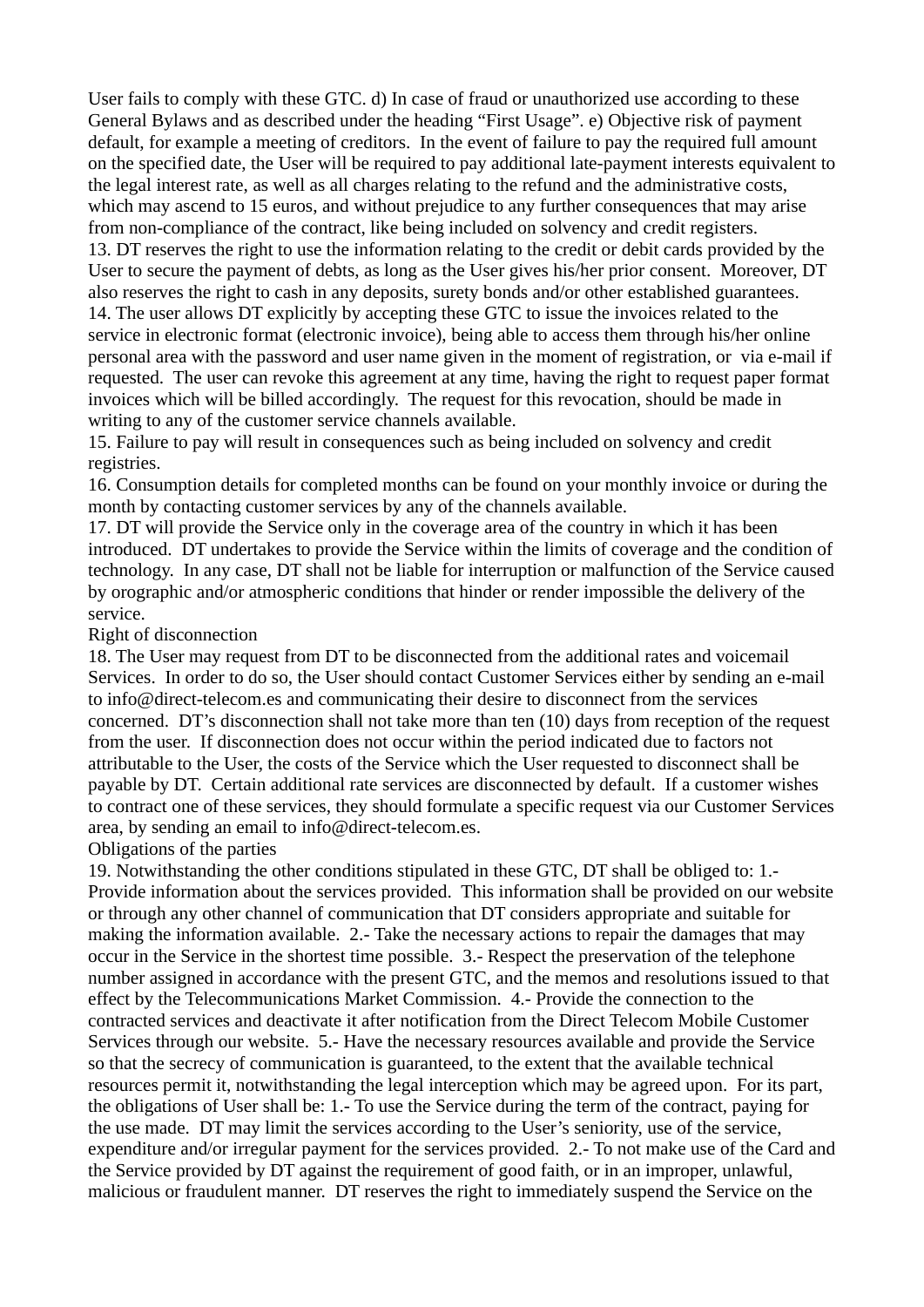assumption that such behaviour may be taking place. 3.- Keep and maintain the confidentiality of access codes and/or passwords provided by DT which are for the personal, exclusive and nontransferable use of the User. 4.- The User shall be the sole person responsible for the accuracy of their personal information. Any variation or alteration of their personal data that may be relevant for the proper delivery of the Service or to comply with current legislation must be notified without delay to DT. 5.- To make a reasonable use, with common sense, of all the services and features provided by DT. Because the SIM card is associated with a personal identification number and a phone number, any communication made from the mentioned card and/or password assigned to the cardholder shall be considered to have been made by him/her or with his/her consent with the exception of loss or misplacement from the time of notification of the occurrence. 6.- The user is obliged to pay the taxes, fees and fiscal charges which are legally applicable. 7.- Minors require the written consent of their parents or guardians in order to contract the services offered. DT's Responsibilities

20. If a temporary interruption to the mobile phone Service occurs, the User shall be entitled to compensation equal to or higher than the following two: a) The average amount billed for all interrupted services for the three (3) months prior to the interruption, calculated for the actual time that the User is affected by the temporary interruption of Service. If the User has not been with DT for more than three months, the amount of the average bill in full monthly payments made or that has been obtained in an estimated monthly payment in proportion to the actual consumption period shall be considered. b) Five times the monthly payment or equivalent in force at the time of the interruption, calculated for the duration of the interruption. Services or calls made when roaming abroad by operators other than DT are excluded from DT's responsibility. DT pay this amount when the User makes the next top-up, or shall deduct it from the next bill, when the amount of compensation exceeds one (1) euro. When the temporary interruption is due to force majeure, the User shall be entitled to the return of the amount of the subscription and others independent of the traffic, calculated for the time that the interruption lasted. Except for interruptions caused by force majeure, DT agrees that the accumulated time of interruption of Service over a month shall be less than eight (8) hours. The Service interruption time shall be calculated as the sum of the total downtime of the Service over a month. DT shall compensate the User for an amount equal to the average amount invoiced for all services suspended during the three months prior to the interruption, calculated for the time in which it has exceeded its individual commitment of eight (8) hours. If there is a temporary disruption of Service to the mobile Internet access during a billing period, the User shall be entitled to be refunded the subscription and other fixed charges, calculated for the time the interruption lasted. The compensation shall be paid in the next top-up or bill, when the interruption of the Service was longer than six hours from 8 am to 10 pm. In the event of any of the cases listed above occurring, the User shall inform DT who will automatically reimburse the User in the event that it is known that the User was located in an area affected by an interruption in the service in the moment when the interruption occurred, or if said interruption affected the area stipulated as the home address of the User in the User's contract and it cannot be proved that the User was elsewhere during the period of the interruption. In the event that the User was affected by an interruption but has not been considered as affected by said interruption according to the previously stated terms, the User should notify DT of this occurrence, by contacting Customer Service, within ten (10) days after the re-establishment of the Service, which was affected by the interruption of the Service, indicating his/her location at the time of the interruption. Such information should be consistent with that recorded in DT's systems. The preceding paragraphs shall not apply when the temporary interruption is due to one of the following reasons: a) Serious breach by Users of contract terms, especially in cases of fraud or delay in payment that shall result in the temporary suspension and interruption of the Service; b) Damages caused to the network due to connection through the client's terminal which has not been assessed in accordance with current regulations; c) Breach of the Code of Conduct by a User who provides additional rate services, when the ownership of the subscription contract corresponds to the latter. DT shall not be held responsible for any loss or damage, except if, in the generation of these, there was malice or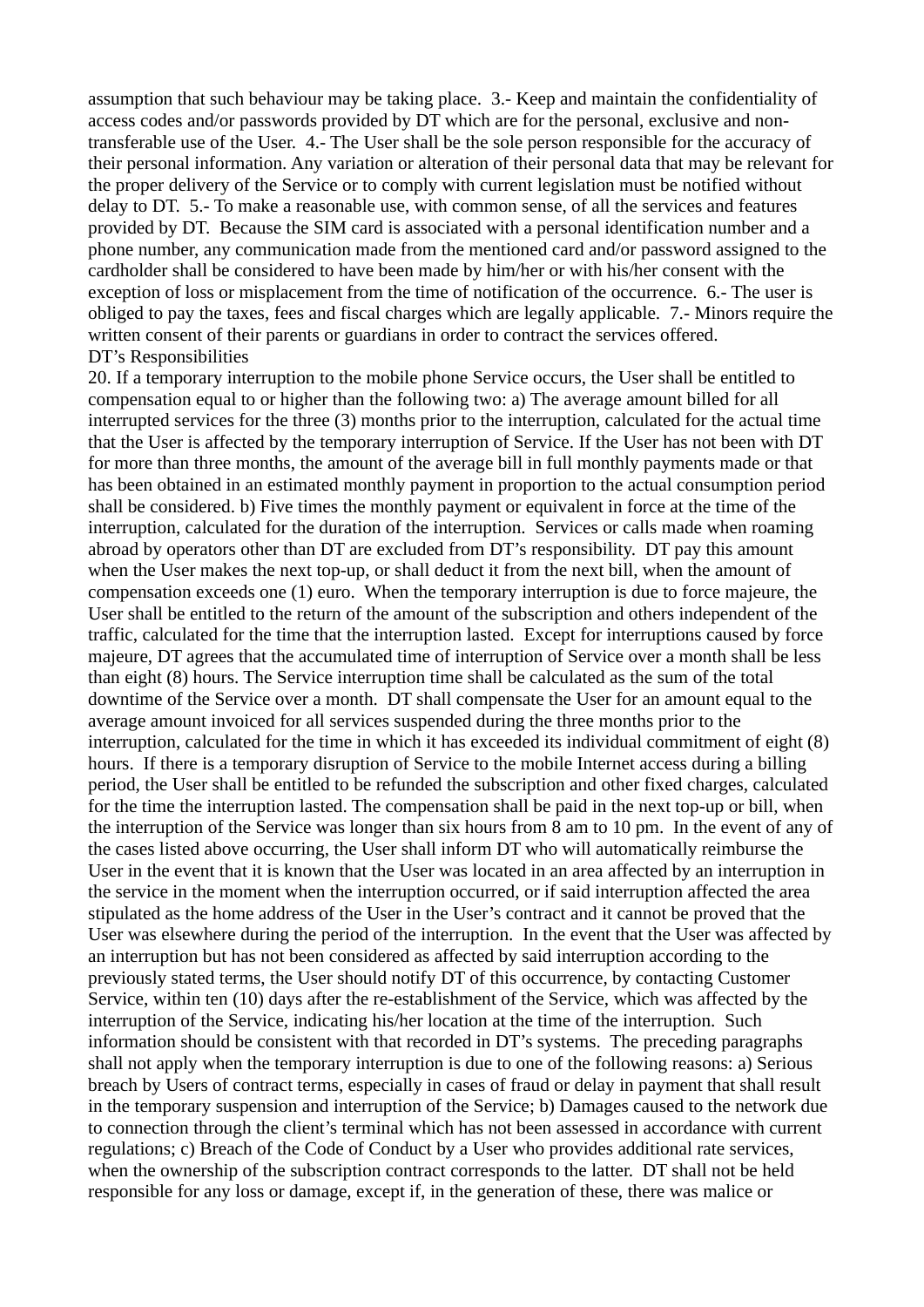negligence on the part of Direct Telecom. DT shall not be held responsible for any damage to terminals that the User has not acquired from DT. DT does not assume any responsibility for loss, damage, theft or misuse of the SIM card and/or password. The cardholder is responsible for all traffic, services used and misuse of the Card. Notwithstanding the foregoing, DT, after identifying the cardholder and his/her personal circumstances, may take measures within its power to avoid damage from the date on which, through the Customer Service, the User communicates the proof or suspicion of loss or theft of the Card or the passwords. DT shall not be held responsible for damages or loss of benefits by the title holder of the contract, or by other third parties, directly or indirectly caused by the loss of Service due to the following causes: (i) incorrect functioning, defects, failure and/or damage to Devices not acquired from DT, (ii) loss, modification and/or total or partial corruption of information held in the Device.

Customer Service and notifications

21. In the event of any doubt regarding the pricing, billing, quality or any other matter relating to the Service, or if you wish to make a claim, please contact the Customer Service as soon as you have knowledge of the event causing the claim. If you enter our website you can ask us for assistance, using our online helpdesk or by sending an email to: info@direct-telecom.es. You can also ask for assistance by post sent to the following address: C/La Borda Nº1, Rosa de los Vientos Local N°1, Adeje – 38670 – S/C de Tenerife. When the claim has been settled, DT shall inform the User of the solution adopted through the same means used to present the claim. Once the claim has been made, if the User has not obtained a satisfactory response from DT within one (1) month, he/she can go to the Consumer Arbitration Board or the Ministry of Telecommunications and Information Society in accordance with that stipulated in current regulations, without prejudice to the User's right to legal recourse. There are official complaint forms available at  $C/La$  Borda  $N^{\circ}1$ . Rosa de los Vientos Local Nº1, Adeje – 38670 – S/C de Tenerife.

Personal data protection

# APPLICABLE LEGISLATION

22. DT complies with the current legislation in Spain and the European Union in the processing of its Users' personal data, in particular with the Organic Law on Data Protection and its developing legislation. In order to do this, it takes the necessary technical and organisational measures to prevent the loss, misuse, alteration, unauthorised access and theft of personal data provided, given the condition of technology, the nature of the data and the risks to which these are exposed. **SECURITY** 

23. DT has adopted the security measures corresponding to the levels required by the implementing regulation of the Organic Law 15/1999 on the protection of personal data (Royal Decree 1720/2007). Also, it seeks to install any other additional technical means and measures to prevent the loss, misuse, alteration, unauthorised access and theft of the personal data provided, as well as to guarantee the secret of communication. In the registration process in the client area of our Website, the User will be provided with a password. As a User he/she is responsible for maintaining the confidentiality of this password and all activities that occur in the session initiated with his/her Username and password. The User undertakes to notify DT immediately if there is an unauthorised use of his/her Username and password or any other breach of security. DT shall not be liable for damages or losses that could arise due to non-compliance of this obligation on their part. DATA COLLECTION

24. The submitted personal information shall be stored in a personal data file which is the responsibility of Dial Direct Telecom S.L. and is duly registered with the Spanish Data Protection Authority. The failure to notify, or the incomplete reporting of the personal data required to formalise the contracting of the Service shall lead to the impossibility of providing same and, hence, the resolution of the contractual relationship. DT shall use the personal data, as well as traffic data, understanding these to be those data processed in order to carry out a communication via a network of electronic communications or in order to calculate invoices, to provide the requested services (including call establishment and routing, billing, top up, debt claims, participation in promotions, etc.) and to send communications related to the provision, improvement and update of the services,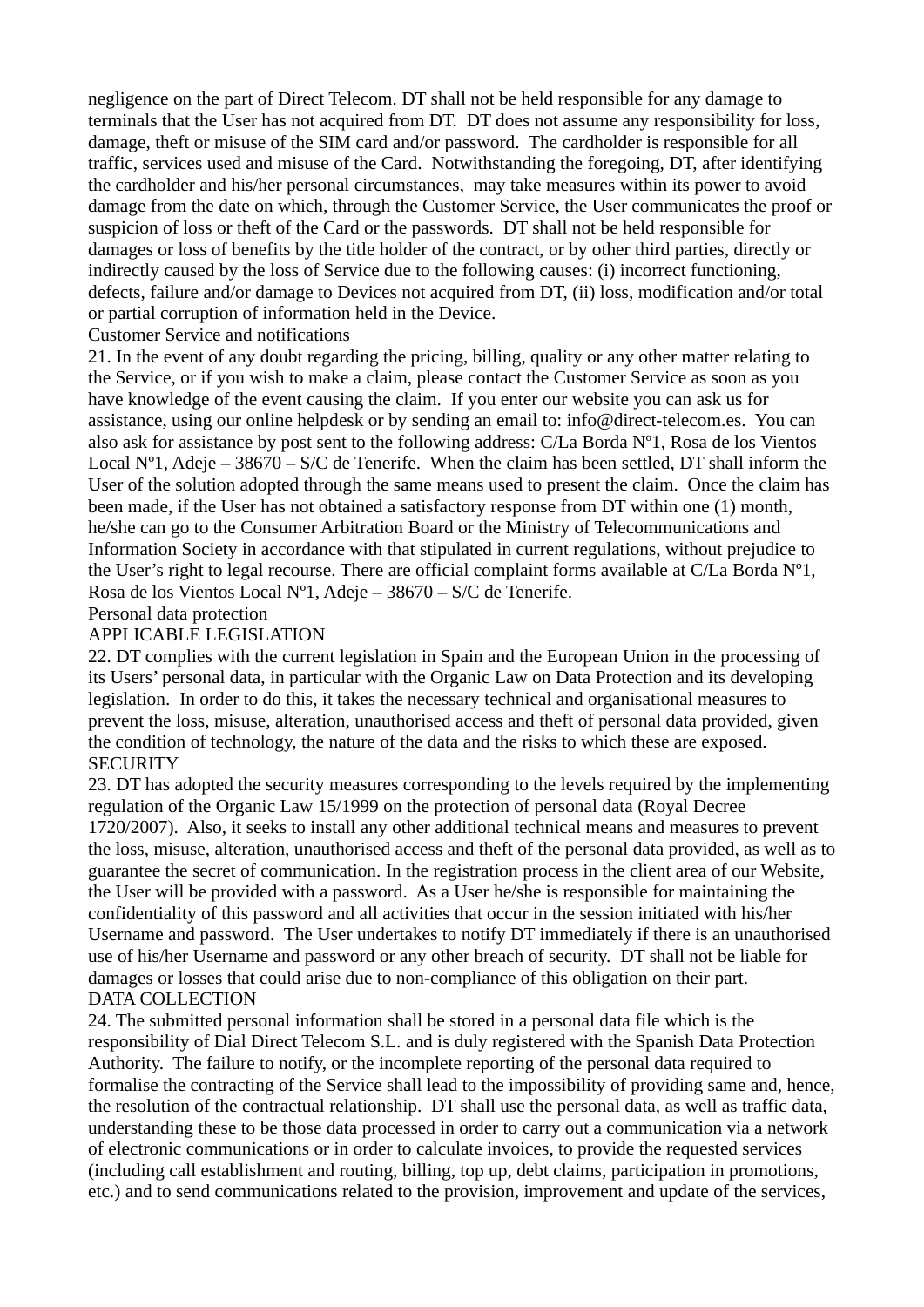only communicating data to third parties who are linked to the distribution channels of DT which collaborate in the contracting, providing and maintenance of the services contracted, when this communication is necessary for the development of the contractual relationship maintained with DT In compliance with the Law 25/2007, for the retention of data relating to electronic communications and public communications networks, all personal data (name, surname, nationality and identity document number) shall also be incorporated into the Book Record kept by DT, the content of which is available to authorised agents, on the terms set forth in the rule. This data shall be retained by DT for a minimum of 12 months from the date of communication. DT reserves the right to send the User, via text message or email, information regarding new rates and promotions that may be applicable to their Service, unless the User has indicated that they do not wish to receive such updates. DT may also send you advertising about the services of other companies in the sectors of leisure, culture, insurance, financial services and home care, only if you expressly consent to it. Occasionally, in campaigns about which you shall always be informed in great detail, if you accept the dispatch of third-party advertising, in exchange you can obtain a series of additional advantages. DT informs you that you can consult your solvency in common files on solvency and credit a service provided under the current legislation. DT may, through automated scoring systems, verify the accuracy of the information supplied and obtain further information from the banks that the User has provided. By accepting these general conditions, you consent to the treatment and maintenance of financial solvency data for statistical purposes, and to evaluation of said solvency. You also accept by subscribing to DT services via direct debit from your bank account, that if you do not meet DT's financial obligations on time, in accordance with that stipulated in the GTC, DT can communicate your personal details and data on outstanding debt to entities engaged in providing information services about financial solvency and credit, according to the current legislation. DT shall not provide your personal data to third parties, except when providing such information is for electronic communications service operators or value-added service providers and the data are necessary for their delivery, or when offering an additional advantage in relation to the provided services that you could benefit from, with the aforementioned transfer being required in order to carry it out. To exercise your rights of access, rectification, opposition or cancellation, you can contact DT at, las C/La Borda Nº1, Rosa de los Vientos Local Nº1, Adeje – 38670 – S/C de Tenerife or send an email to info@direct-telecom.es. Likewise, you may revoke your consent to receiving Direct Telecom advertising or advertising for third parties by writing to the same address or e-mail indicated in the preceding paragraph.

#### Causes for suspension and termination

25. DT may suspend the call service in the following cases: a) When the User has not met his/her payment obligations or has used up his/her credit, or has exceeded his/her credit limit. b) If the User provides DT with false personal data, whether deliberately incorrect, or if he/she uses a third party's personal data. c) If the User makes unauthorized use of the Service according to these General Terms and Conditions. d) When the User has used a fraudulent means of payment or when according to DT's judgment, there is a reasonable risk of fraud. Should any of the aforementioned occur, DT will contact the User prior to suspending the Service, so as to inform him/her about a failure to comply with the current General Terms and Conditions. During the 30 day period from the date of suspension of the Service, you may receive calls (except when you are outside the national territory or in the case of a collect call), SMS and MMS ("soft block"). After the 30 days have passed and no reason for the suspension has been provided, incoming calls, SMS and MMS ("hard block") shall also be blocked. 60 days after the date of the suspension if no reason has been provided, DT shall block the SIM card, permanently losing the phone number, rendering the contract with DT definitively terminated. DT can unilaterally terminate the contract when it considers that the mobile phone Service is inactive. The Service shall be considered inactive when 4 consecutive months have passed without any use of services that can be invoiced. DT reserves the right to claim from the User the amount of the potential negative balance, plus the interests and costs arising from the claim. Up to the permanent block, it is still possible to pay outstanding bills, buy credit and make emergency calls to 112. The agreement shall terminate, resulting in the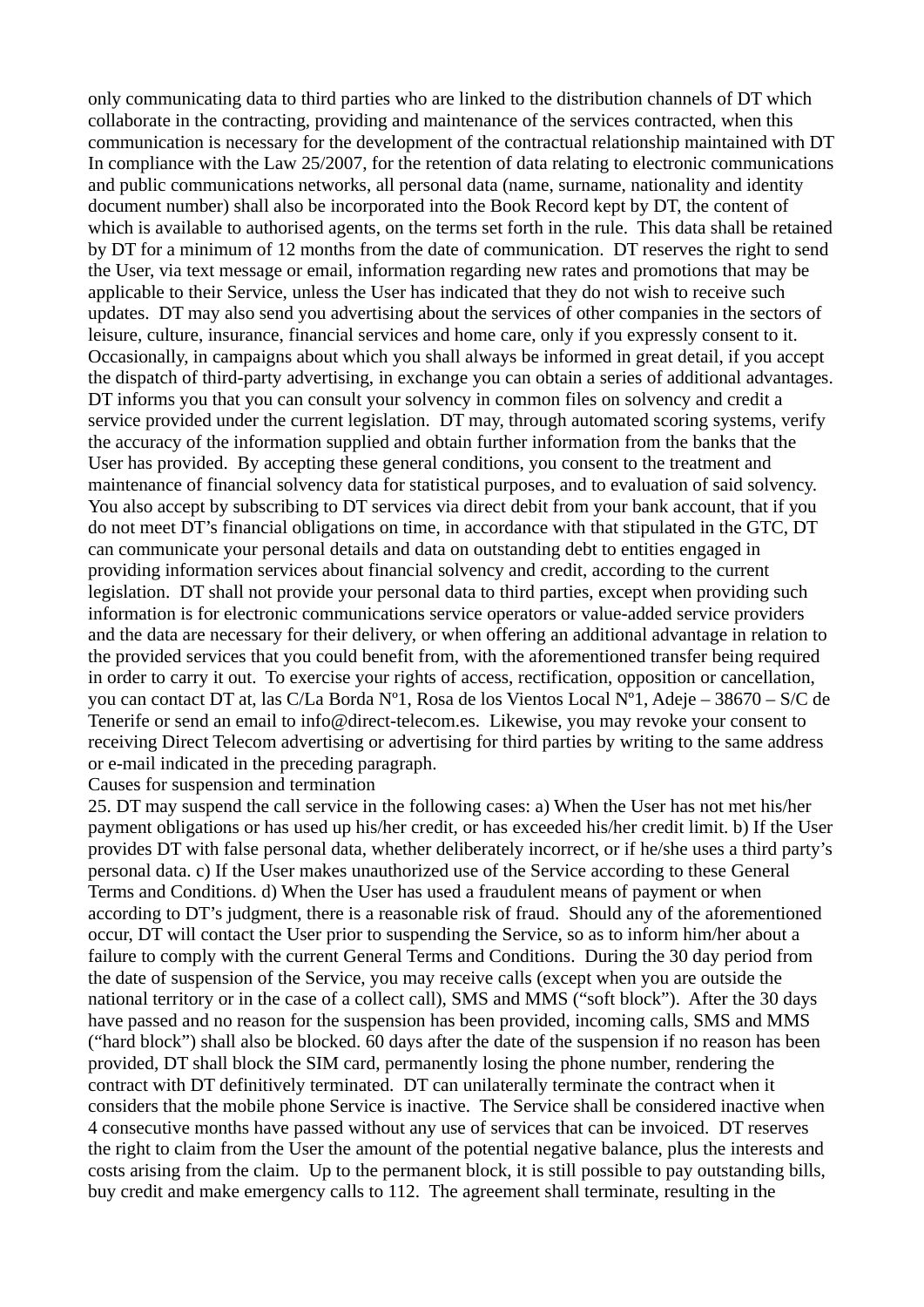subsequent definitive interruption of the Service, due to general causes permitted in law and in particular due to the following: a) Decision by the User. b) Grave breaches of the obligations stipulated in this contract, and by use of the Service contrary to good faith. c) Late payment of the Service for a period exceeding two (2) months or the temporary suspension on two occasions, of the contract due to late payment. d) Unauthorized use, illegal use or misuse of the Service. In exceptional circumstances in which it is necessary for technical operational or service reasons, or in the event that the service is definitively interrupted, he/she shall return the SIM card to DT if so requested. DT shall respond to SIM cards that are defective or unsuitable for use, on the terms stipulated in the law. DT reserves the right to suspend the Service at any time, as the result of the end of the service period, without the cardholder having any right to compensation. By applying the obligations imposed on DT as a telecommunications operator in accordance with Law 25/2007 of retention of data relating to electronic communications and public communications networks, DT reserves the right to cancel this present contract, to block the SIM card or to suspend the Service at any time if it is discovered that the personal identification information provided by User is false, incorrect or incomplete.

### Right of withdrawal

26. The user is acknowledged the right to desist the present contract within a period of 14 natural days to count from the moment of its execution. In the event of registration after porting from another operator, the right to withdraw will not suppose the automatic return to the original operator, being required for the user to start a new porting process back. To exercise the right of withdrawal, the user is required to notify the decision by an unambiguous declaration (i.e., a written letter sent either by regular mail or e-mail), adding the order number. On that purpose he/she will have the option to use the form available in www.direct-telecom.es/mobile, although the use of the referred form is not the original and authentic version of these general conditions is the Spanish version. In case of discrepancy with the present version, the Spanish version will prevail. The customer must e-mail the documents exercising the right of withdrawal to info@direct-telecom.es or to the following postal address:  $DT - C/L$ a Borda N°1, Rosa de los Vientos Local N°1, Adeje – 38670 – S/C de Tenerife. DT will only accept back all the products showing no evidence of damage. The user will be responsible for the value decrease in the returned products, this decrease being a consequence of a manipulation different to the required to set the nature, features and correct working of the products objects of returning. As a consequence of exercising the Right of withdrawal, the user will be required to send back or deliver the products (SIM Card and, where applicable, device or mobile terminal) to the address indicated above, without any wrongful delay and within a period no longer than 14 natural days to count from the date where the contract desisting communication is sent to DT. Moreover, he/she will need to pay for the direct expenses related to the return of the products delivered previously by DT. Once the product is received by DT, with the original invoice and the contract attached, where applicable, and once the condition of the product itself has been checked, DT will proceed to the amount refund, through the same channel used for the original payment. However, we can hold back the refund until properly receiving the returned products or until receiving unambiguous proof of treturn, whichever comes first. In the event of having performed the payment cash-on-delivery (COD), the user must provide the details of a bank account as well as the required authorisation in the moment of exercising his/her right, in order to allow DT to refund the amount to the account. In the event of activating the service before the end of the period of 14 days and exercising the withdrawing right, DT would have the right to charge for the real consumption generated until that moment and proportionally the monthly fees and other expenses stated in the General & Particular conditions of each plan tariff in which the user may have incurred.

### Modification of the GTC

27. DT may make changes to the present GTC, as well as to the National rates at any time, notifying the User affected by the amendment with a minimum notice of one (1) month after coming into effect. If the user does not accept the new conditions and so informs DT, he/she may terminate the contract early and without any penalty. If after a period of one (1) month from DT's notification,